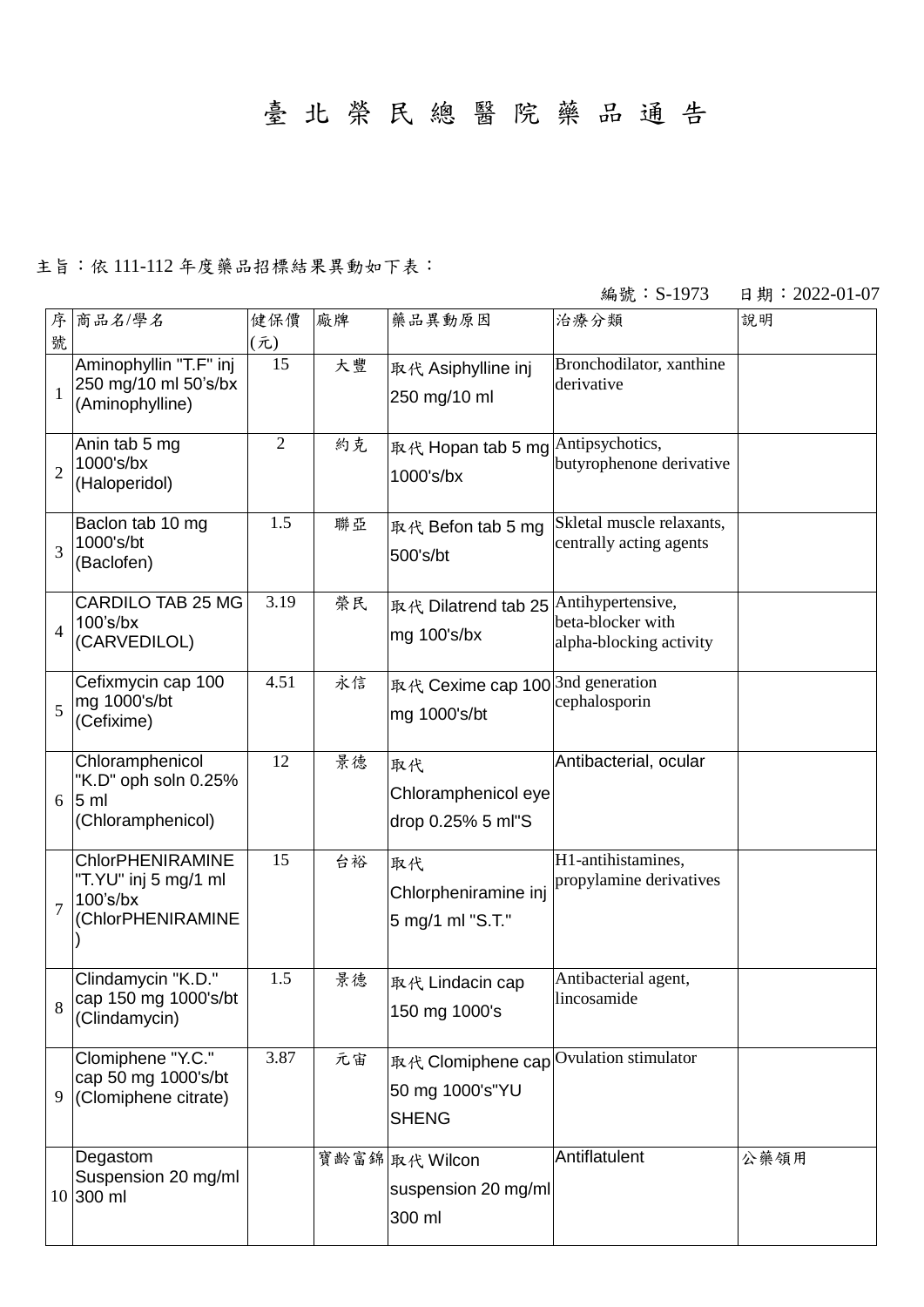|    | Dicloren suppository<br>12.5 mg 100's<br>11 (Diclofenac)                      | 5              | 衛達                                           | 取代 Diclofen<br>suppositories 12.5<br>mg 100's   | NSAIDs, acetic acid<br>group,<br>rectal                   |  |
|----|-------------------------------------------------------------------------------|----------------|----------------------------------------------|-------------------------------------------------|-----------------------------------------------------------|--|
|    | Diphenidol<br>"Standard" SC tab 25<br>12 mg 1000's<br>(Diphenidol HCI)        | $\overline{2}$ | 生達                                           | 取代 Cephendol tab<br>25 mg 100'S                 | Antiemetic, antivertigo<br>agent                          |  |
| 13 | Doxycycline "Y.C." cap<br>100 mg 1000's/bt<br>(Doxycycline)                   | 1.5            | 元宙                                           | 100 mg 1000's "P.L"                             | 取代 Doxycycline cap Antibiotic, tetracycline<br>derivative |  |
| 14 | Duphalac oral soln<br>667 mg/ml 500 ml<br>(Lactulose)                         | 161            |                                              | ABBOTT  取代 Lactulose liquid<br>600 mg/ml 300 ml | Laxative, ammonia<br>detoxicants                          |  |
|    | Eprex inj 2000 u/0.5<br>ml/syringe<br>15 (Epoetin alfa)                       | 287            | <b>CILAG</b><br><b>AG/JAN</b><br><b>SSEN</b> | 取代 Recormon inj<br>2000 iu/0.3 ml/PFS<br>"VET"  | Hematopoietics,<br>erythropoietics                        |  |
|    | Ergometrine "Y.S."<br>tab 0.2 mg 500's<br>16 (Ergometrine maleate)            | 1.5            | 永信                                           | 取代 Ergometrine FC<br>tab 0.2 mg<br>1000's"JOH   | Oxytocis, uterine<br>stimulants, ergot<br>derivatives     |  |
| 17 | Free gel 7.5 mg/g 15 g<br>(Metronidazole)                                     | 38.6           | 瑞士                                           | 取代 Efucon gel 7.5<br>mg/g 15 g                  | Antibiotic, Topical                                       |  |
|    | Fuliclin tab 250 mg<br>1000's/bt<br>18 (Metronidazole)                        | 1.52           | 約克                                           | 取代 Metronidazole<br>tab 250 mg<br>1000's"YU.S   | Antiprotozoal; amebicide;<br>anaerobic                    |  |
|    | Gasmin tab 40 mg<br>1000's/bt<br>19 (Dimethicone, Dimethy<br>Ipolysiloxane)   | 0.3            | 福元                                           | 取代 Kascoal tab 40<br>mg 1000's/bx               | Antiflatulents                                            |  |
| 20 | Good-Fe inj 2% 5 ml<br>$10's$ /bx<br>(Ferric<br>hydroxide, Trivalent<br>iron) | 65             | 台裕                                           | 取代 Fe-back inj 2%<br>5 <sub>m</sub>             | Antianemia agent, trace<br>elements, iron<br>preparations |  |
| 21 | Humulin-R ## inj 100<br>iu/ml 10 ml<br>(Insulin regular-HM)                   | 282            | 禮來                                           | 取代 Insulin actrapid<br>HM 100 iu/ml 10 ml<br>## | Antidiabetic agent, rapid<br>acting                       |  |
| 22 | Humulin-N ## inj 100<br>iu/ml 10 ml<br>(Insulin zinc NPH-HM)                  | 282            | 禮來                                           | 取代 Insulatard HM<br>inj 100 iu/ml 10 ml<br>##   | Antidiabetic agent,                                       |  |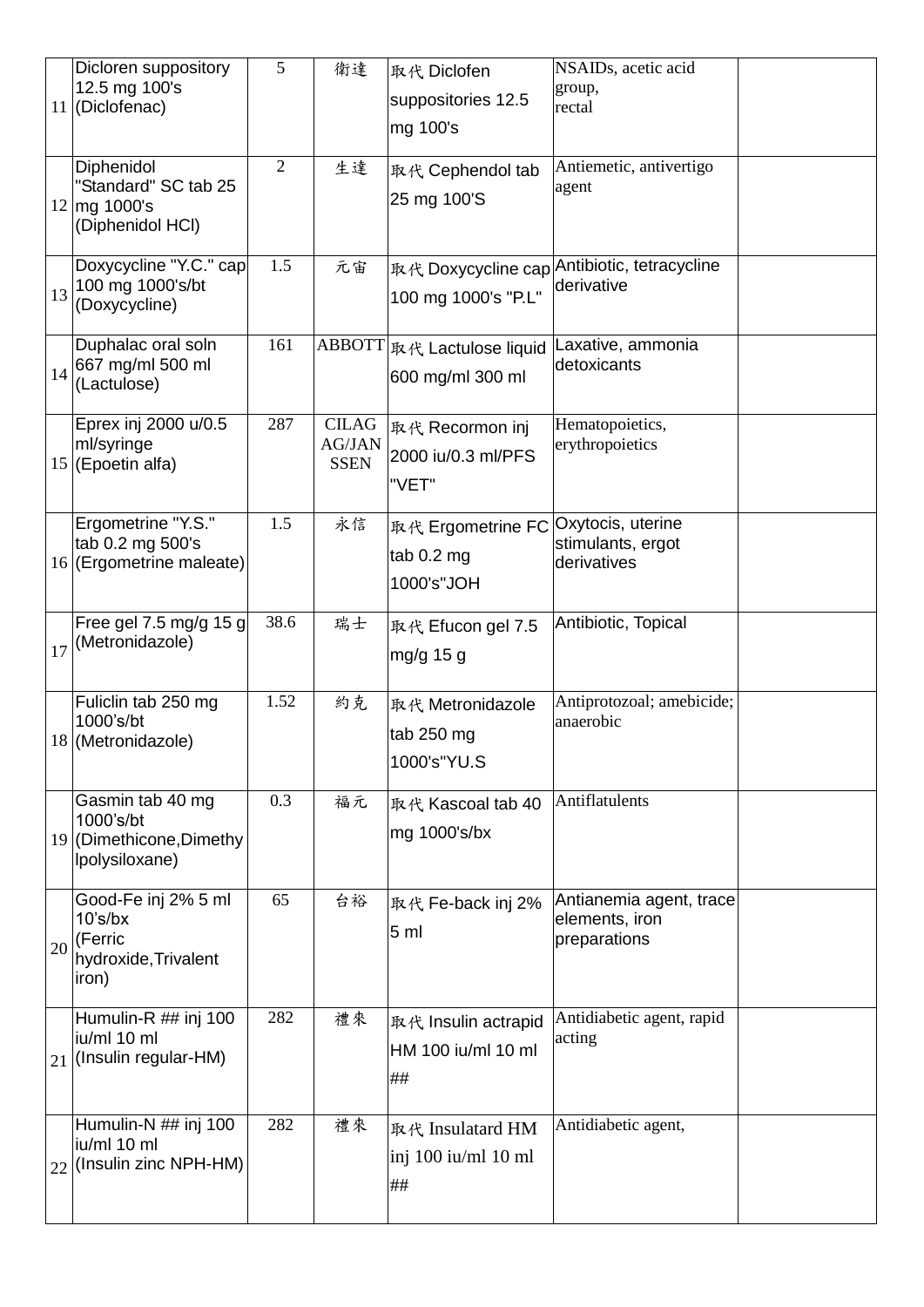| 23 | Isocin inj 0.1% 10 ml<br>$10's$ /bx<br>(Isosorbide dinitrate)                | 151            | 瑞士 | 取代 Angidil inj 10<br>mg/10 ml                          | Antianginal, coronary<br>vasodilator, nitrate                                        |  |
|----|------------------------------------------------------------------------------|----------------|----|--------------------------------------------------------|--------------------------------------------------------------------------------------|--|
|    | Juxac cap 20 mg<br>500's/bt<br>24 (Fluoxetine)                               | 2.8            | 優良 | 取代 Fluoxetine cap<br>20 mg 500's/bt<br>"CYH"           | Antidepressant,<br><b>SSRIs</b>                                                      |  |
| 25 | Laston inj 30 mg/1 ml<br>(Ketorolac<br>tromethamine)                         | 17             | 信東 | 取代 Keto inj 30 mg/1 NSAIDs, acetic acid<br>ml 100's/bx | group                                                                                |  |
| 26 | Lilitin tab 300 mg<br>500's/bt<br>(Lithium carbonate)                        | 1.5            | 利達 | 取代 Ligilin cap 300<br>mg 1000's/bt                     | Antimanic                                                                            |  |
| 27 | Limeson tab 4 mg<br>1000's/bx<br>(Dexamethasone)                             | $\overline{2}$ | 元宙 | 取代 Dorison tab 4<br>mg 1000's                          | Long-acting<br>glucocorticoid,<br>anti-inflammatory &<br>immunosuppressant<br>agent. |  |
|    | Meclizine HCI<br>"Johnson" tab 25 mg<br>28 1000's<br>(Meclizine HCI)         | 0.38           | 強生 | 取代 Meclizine HCl<br>tab 25 mg 1000's<br>"F.Y"          | Antiemetics, histamine<br>H1-receptor blocker                                        |  |
| 29 | Minergy oral soln 1<br>mg/ml 60 ml<br>(Cetirizine)                           | 28.1           | 約克 | 取代 Cetirizine oral<br>sol 1 mg/ml 60 ml                | Non-sedative<br>H1-antihistamines,<br>piperazine derivative                          |  |
|    | Morcasin oph soln 40<br>mg/ml 5 ml<br>30 (Sulfamethoxazole, Si<br>nomin)     | 12             | 杏輝 | 取代 Sulmezole eye<br>drops 4% 10 ml                     | Antibacterial agent,<br>sulfonamide, ocular                                          |  |
| 31 | Mubroxol HCI tab 30<br>mg 1000's/bx<br>(Ambroxol)                            | $\overline{2}$ | 中化 | 取代 Loxol SR tab 75 Mucolytic agent<br>mg 1000'S/bx     |                                                                                      |  |
| 32 | Noopol FC tab 1200<br>mg 100's/bx<br>(Piracetam)                             | $\overline{2}$ | 南光 | 取代 Picetam FC tab<br>1200 mg 1000's/bx                 | Nootropic agent                                                                      |  |
|    | Pelion tab 4 mg<br>1000's/bt<br>33 (Cyproheptadine<br>HCL, Periactin)        | 1.5            | 約克 | 取代 Cyproh tab 4<br>mg 1000's/bx<br>"KOJAR"             | H1-antihistamines,<br>serotonin antagonist                                           |  |
|    | Pletaal tab 50 mg<br>500's/bx<br>34 (Cilostazol)                             | 5.5            |    | 台灣大塚 取代 Plestar tab 100<br>mg 500's/bx                 | Platelet aggregation<br>inhibitors, selective<br>phosphodiesterase III<br>inhibitors |  |
|    | Priorix vaccine inj 0.5<br>ml<br>35 (Measles, Mumps, Rub<br>ella virus, live |                | SK | FIDIA/G  取代 M-M-R II<br>vaccine inj 0.5 ml             | Measles, Mumps and<br>Rubella virus vaccine,<br>live                                 |  |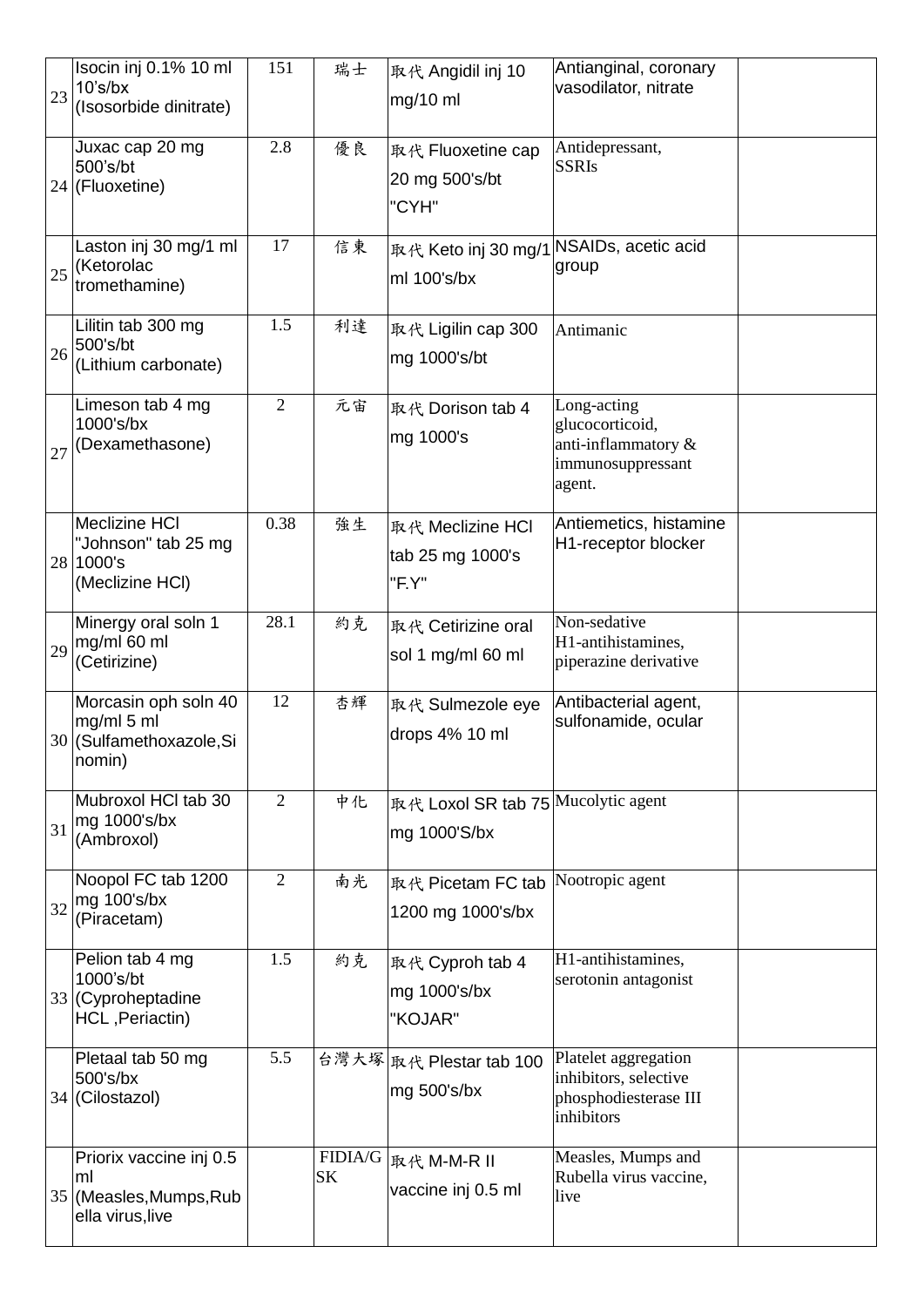|    | Semi-nax FC tab 10<br>mg 500's/bx^<br>36 (Zolpidem<br>Hemitartrate)               | $\overline{2}$ | 南光             | 取代 Zolnox FC tab<br>10 mg 100's/bx^                   | Sedative and hypnotic,<br>imidazopyridine<br>derivative                         | 第4級管制藥品 |
|----|-----------------------------------------------------------------------------------|----------------|----------------|-------------------------------------------------------|---------------------------------------------------------------------------------|---------|
| 37 | Seroquel tab 25 mg<br>30's/bx<br>(Quetiapine)                                     | 7.3            | <b>ENECA</b>   | ASTRAZ   取代 Utapine FC tab<br>25 mg 140's/bx          | Atypical antipsychotics                                                         |         |
| 38 | SmofKabiven<br>emulsion for infu 1477<br>ml#<br>(Amino acid<br>+glucose+lipid)    | 916            | <b>US KABI</b> | FRESENI 取代 Oliclinomel<br>N7-1000E for infu<br>1.5 L# | <b>Parenteral nutrients</b><br>(amino acids, glucose,<br>lipid)                 |         |
|    | Sod bicarbonate "T.Y."<br>inj 70 mg/ml 20 ml<br>39 50'S/BX<br>(Sod bicarbonate)   | 15             | 台裕             | 取代 Rolikan inj 7%<br>20 ml                            | Alkalinizing agent,<br>electrolyte supplement                                   |         |
| 40 | Sod chloride "Y.F." inj<br>0.9% 20 ml                                             |                | 永豐             | 取代 Sod chloride inj<br>0.9% 20 ml "S.T."              | Sod chloride                                                                    | 公藥領用    |
|    | Spiz syrup 60 ml<br>(Triprolidine 0.25<br>41   mg/ml+Pseudoephedr<br>ine 6 mg/ml) | 11.4           | 信東             | 取代 Pseu solution<br>60 ml                             | 1st Generation<br>H1-antihistamine                                              |         |
|    | Strocain tab 1000's<br>(Oxethazaine 5 mg +<br>42 Polymigel 244 mg)                | $\overline{2}$ | 衛采             | 取代 Mucaine tab<br>1000's/bx                           | Antacid, aluminum,<br>calcium and magnesium<br>containing, local<br>anesthetics |         |
| 43 | Sunpylon tab 50 mg<br>1000's/bx<br>(Sulpiride)                                    | $\overline{2}$ | 羅得             | 取代 Dogmatyl FC<br>tab 50 mg 1000's                    | Dopamine antagonist,<br>typical antipsychotics                                  |         |
|    | Tarceva "Italy" FC tab<br>150 mg 30's/bx"<br>44 (Erlotinib)                       | 774            | <b>ROCHE</b>   | 取代 Tarceva FC tab<br>150 mg<br>30's"SWITZERLA         | Antineoplastic agent,<br>tyrosine kinase inhibitor                              |         |
| 45 | Tonsaric tab 100 mg<br>1000's/bx<br>(Allopurinol)                                 | $\overline{2}$ | 信東             | 取代 Allopurinol tab<br>100 mg 1000's                   | Uricosuric agent, xanthine<br>oxidase inhibitor                                 |         |
| 46 | Ucalon tab 0.5mg<br>1000's/bt<br>(Dexamethasone)                                  | 1.5            | 成大             | 取代 Dexason tab 0.5 Long-acting<br>mg 1000's/bt "LITA" | glucocorticoid                                                                  |         |
| 47 | Varilrix inj 0.5 ml<br>(Varicella vaccine)                                        |                | <b>GSK</b>     | 取代 Varivax inj 0.5 m Vaccine                          |                                                                                 |         |
|    | VitaCIN inj 100 mg/2<br>ml<br>48 (Vitamin C, ascorbic<br>acid)                    | 15             | 大豐             | 取代 Vitacicol inj 100<br>mg/2 ml "S.T."                | Vitamin C, water soluble<br>vitamins, urinary<br>acidifying agents              |         |